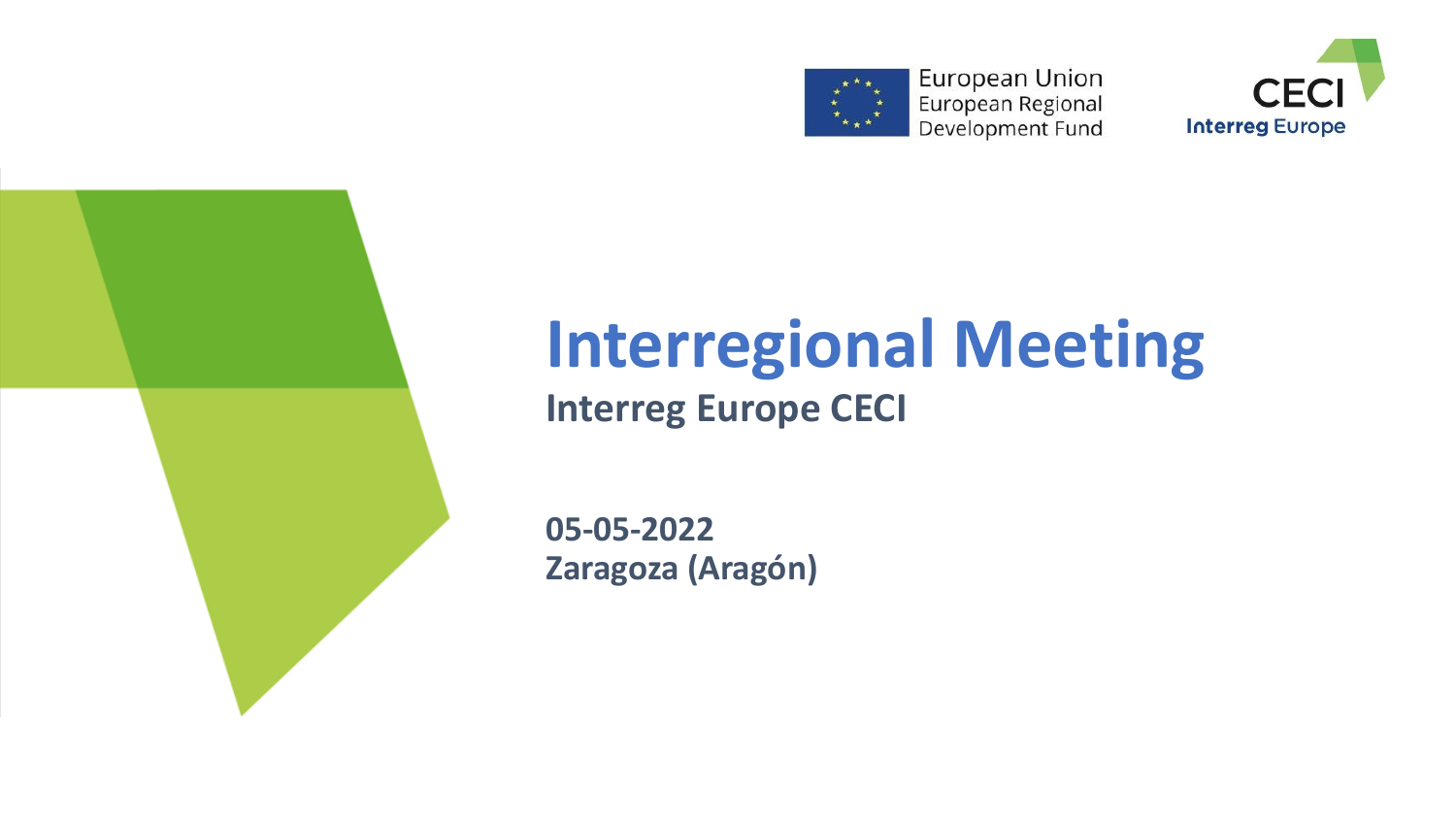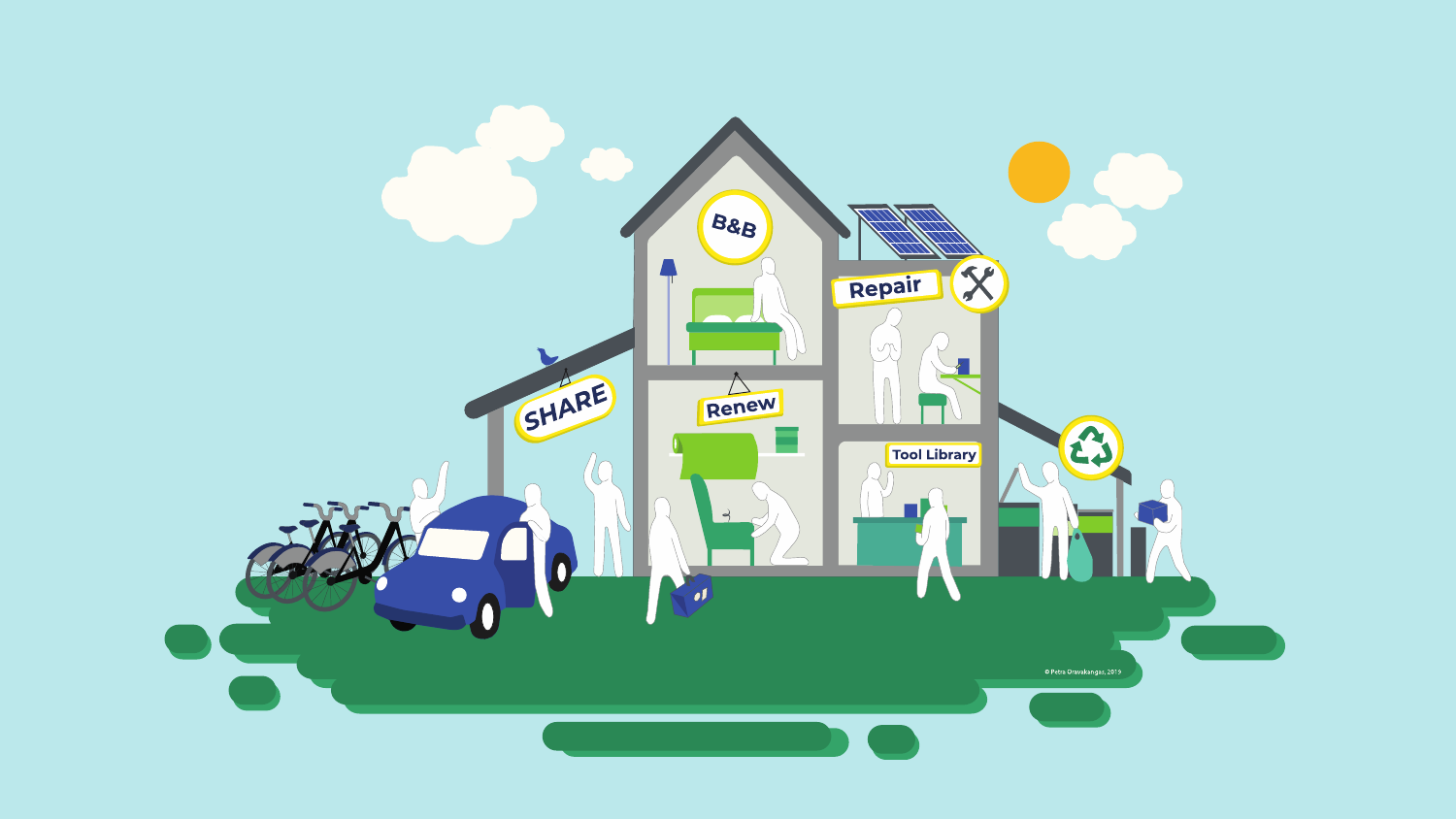





# **Action Plan PP5 Government of Aragon**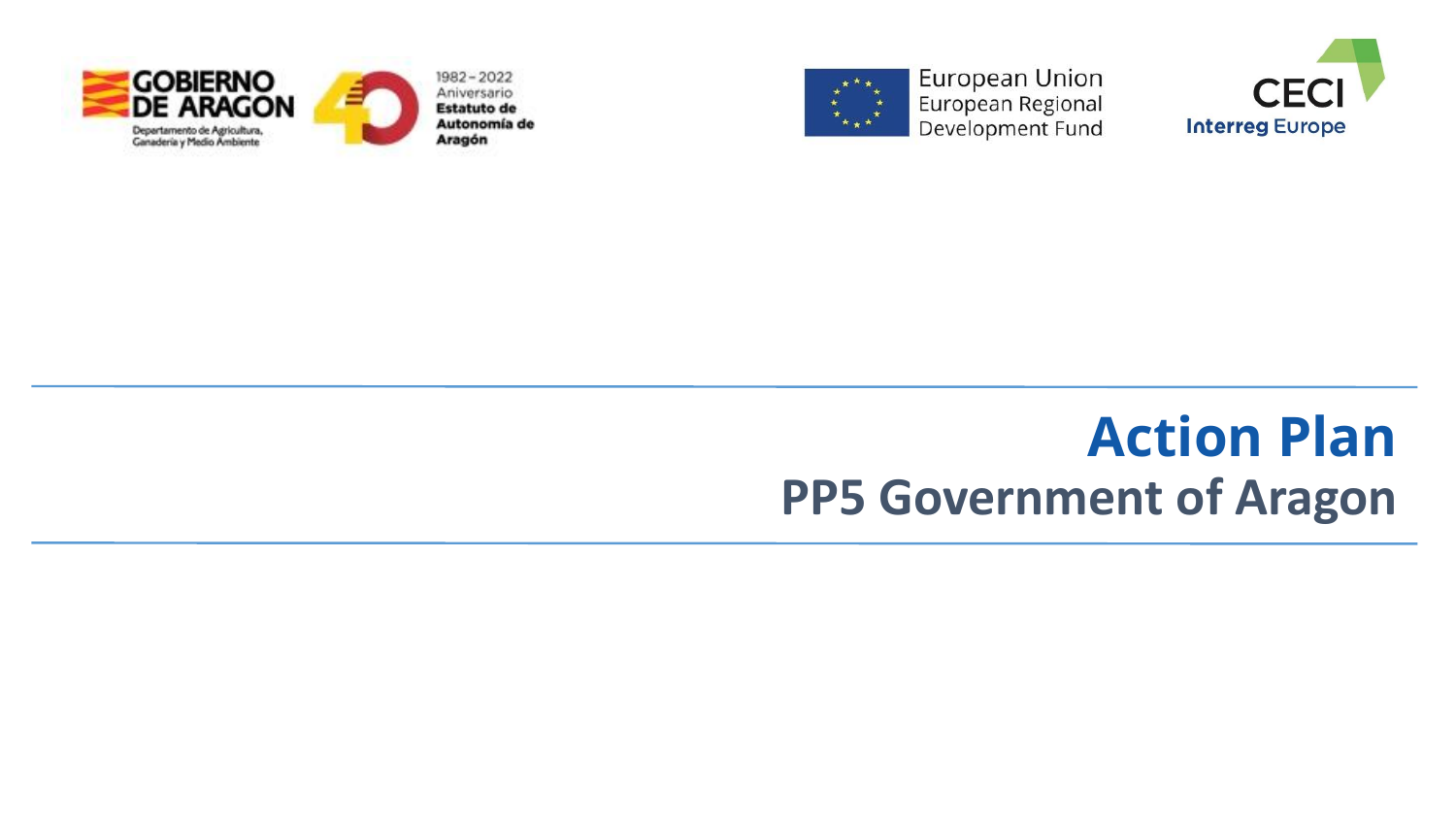





### **Action 1.** *Library of Things.*

**Developed by a local entity (municipality), funded by Government of Aragon**

## **Action 2. Citizen involvement in the Circular Economy, Prevention and Waste Management Plan (GIRA Plan 2022-2030)**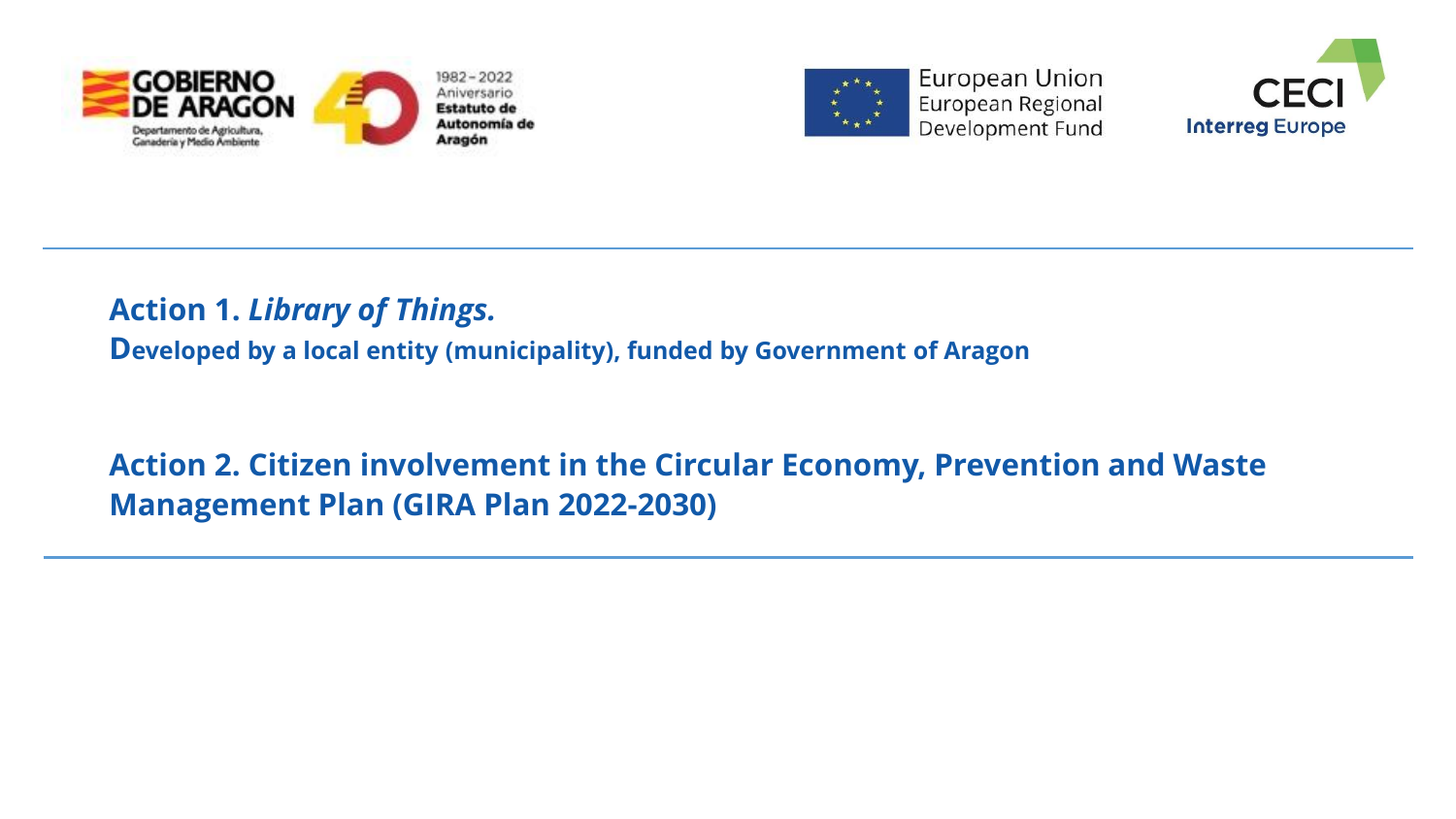





These common spaces lead to collaborative economy models, that allow:

- Waste and environmental impact reductions. A WAY TO THE CIRCULAR ECONOMY
- Community social cohesion and human capital benefits

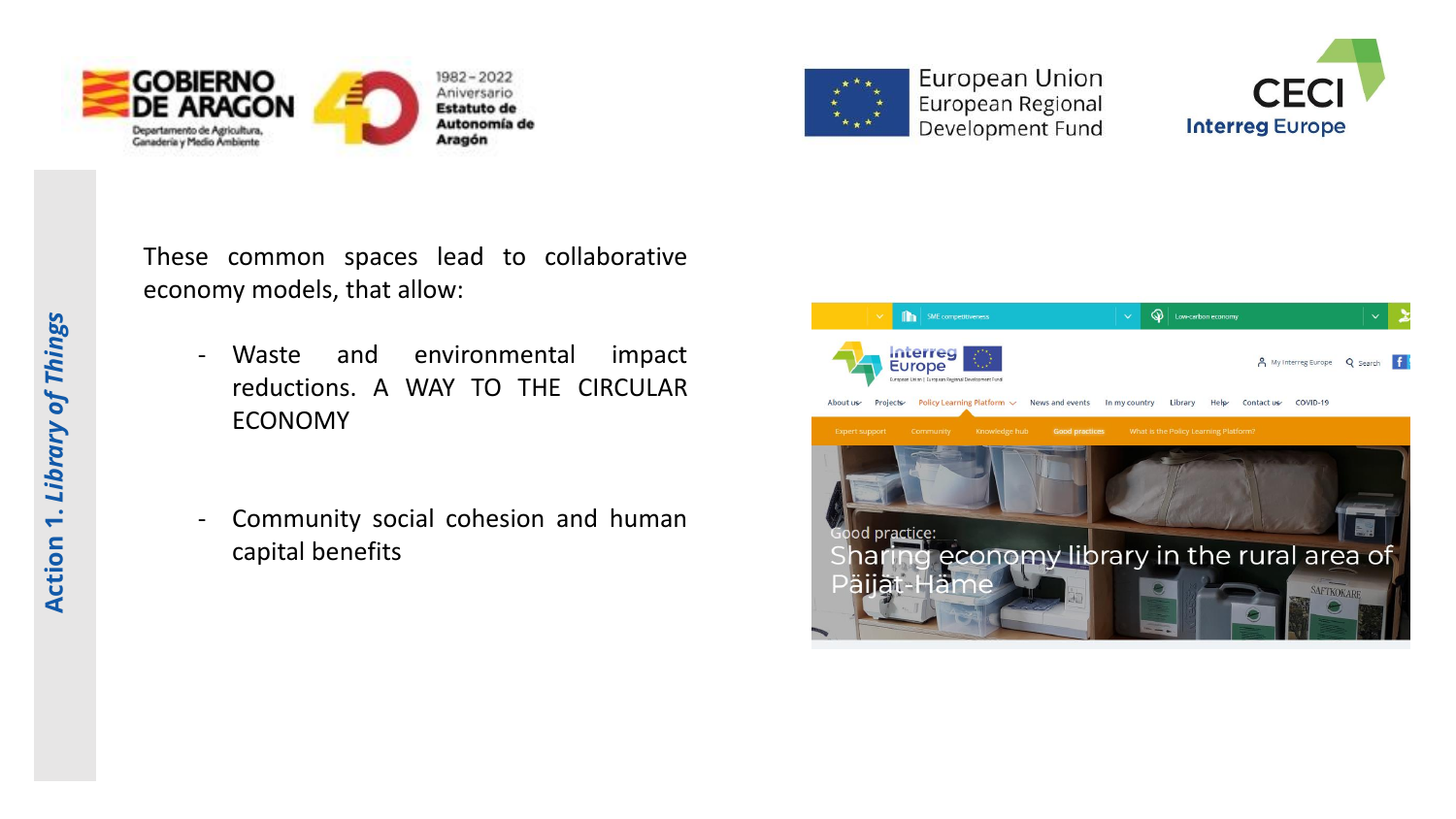

### **ACTORS INVOLVED:**



European Union European Regional Development Fund



- **General Directorate of Climate Change and Environmental Education:** preparation of the **preliminary project** and funding the action through a **public subsidy (grant)** with the participation of P.O. ERDF Aragon 2014-2020.
- **Local public administration:** in charge of:
	- Providing and conditioning of the space for the library (construction works if necessary)
	- Acquisition of furniture and computer equipment
	- Education and training
	- Advertising campaign

The local public administration will manage the service, using their own material and human resources. It is also responsible for carrying out information and monitoring the service impact.

### A total **budget** of €165,000:

Government of Aragon will contribute €74,250 of its own budget, P.O. ERDF of Aragon 2014-2020 will contribute €74,250 local public administration €16,500.

|                                           | Aug<br>2022 | Sep<br>2022 | Oct<br>2022 | Nov<br>2022 | Dec<br>2022 | Jan<br>2023 | Feb<br>2023 | Mar<br>2023 | Apr<br>2023 | May<br>2023 | Jun<br>2023 | Jul<br>2023 |
|-------------------------------------------|-------------|-------------|-------------|-------------|-------------|-------------|-------------|-------------|-------------|-------------|-------------|-------------|
| <b>Early-stage Project</b><br>elaboration |             |             |             |             |             |             |             |             |             |             |             |             |
| Announcement<br>and of the grant          |             |             |             |             |             |             |             |             |             |             |             |             |
| Attribution and<br>project Execution      |             |             |             |             |             |             |             |             |             |             |             |             |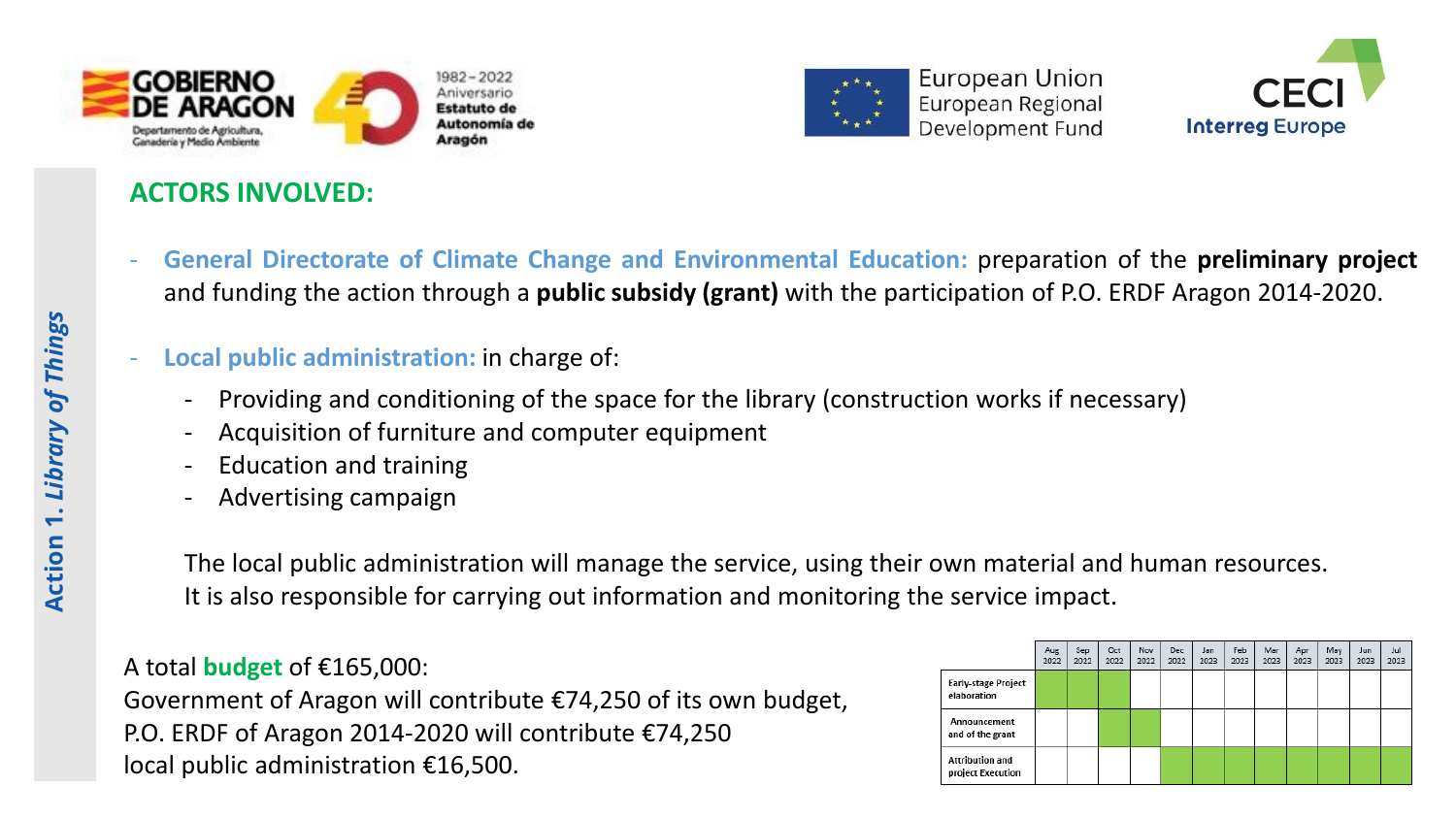





### **EXPECTED IMPACTS**:

- Increasing the awareness
- Reduction of waste
- Reduction of the demand of manufactured goods, products, devices...
- Reduction in Greenhouse Gases followed by reducing the manufacture (of goods, products, devices) emissions and extending the useful life of the products (through repair and reuse)

### **IDENTIFIED RISKS**:

- The lack of interest by local authorities
- The challenge of ensuring the quality and correct use and maintenance of the goods, products, devices over time.
- Donations / purchases ? of the goods, products, devices… and the replacement of items that can no longer maintain their functionality
- The lack of fidelity of the citizens.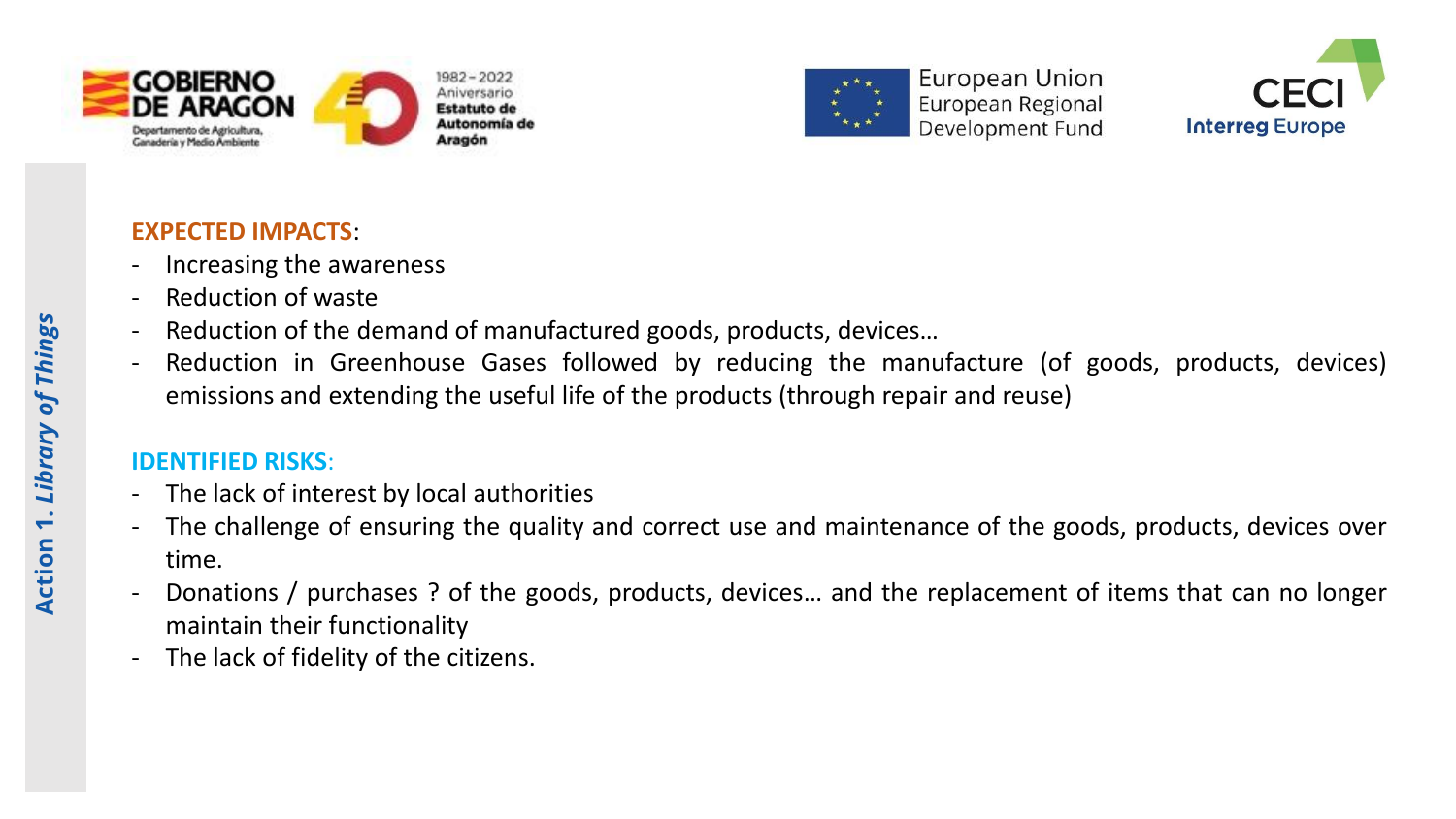





Increasing citizens' participation in the elaboration, implementation and evaluation of the Regional (Aragon) Circular Economy and Waste Management Plan GIRA 2022-2030

- Citizen participation workshops, involving all stakeholders from the very beginning of the planning process
- The governance of GIRA Plan

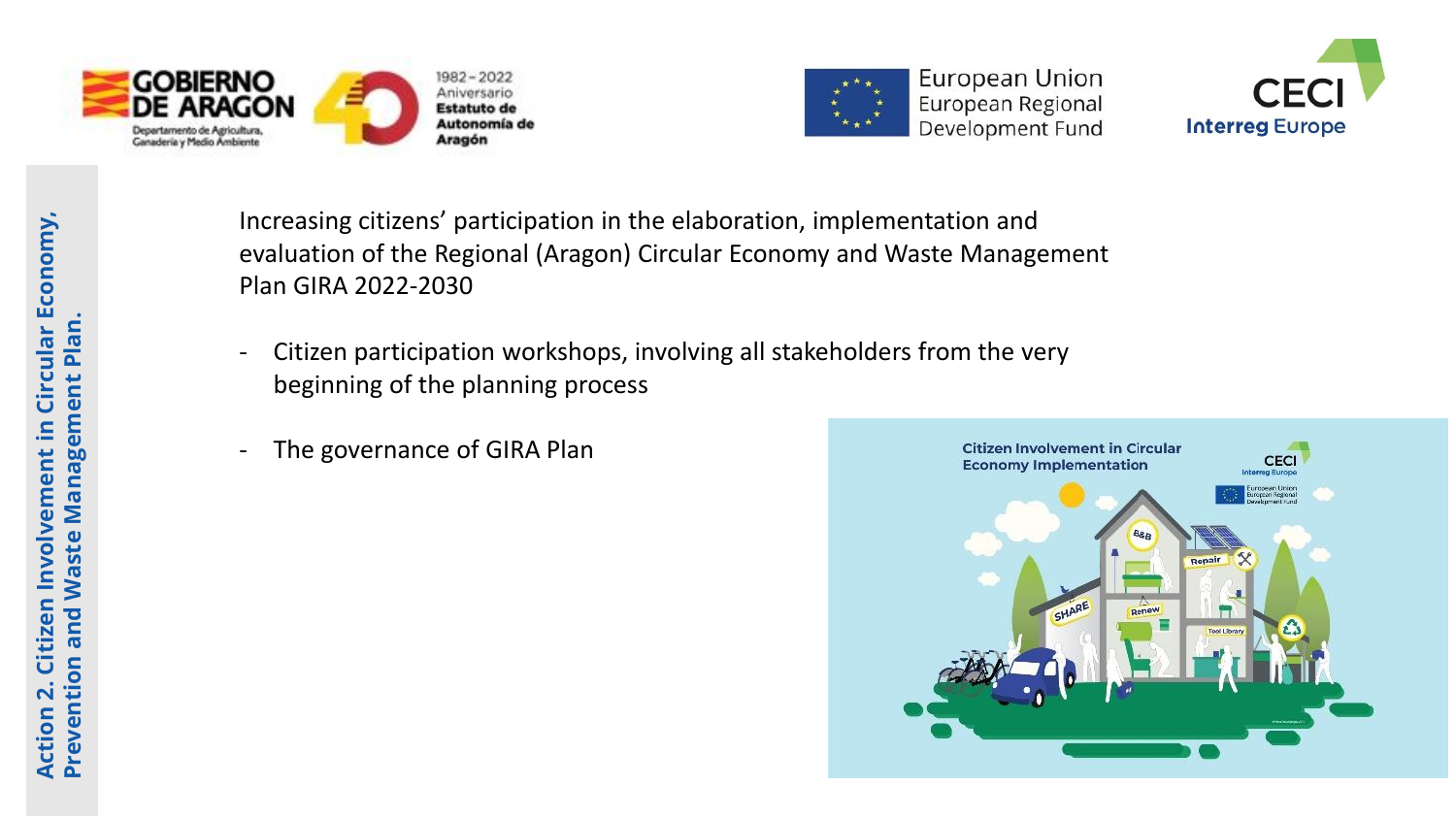





### **AGENTS INVOLVED**:

- **General Directorate of Climate Change and Environmental Education of the Government of Aragon**
- **General Directorate of Open Government and Social Innovation**
- **GIRA Plan Monitoring Commission**
- **Representative entities of Aragonese citizenship**

|                                                           | Aug<br>2022 | Sep<br>2022 | Oct<br>2022 | Nov<br>2022 | Dec<br>2022 | Jan<br>2023 | Feb.<br>2023 | Mar<br>2023 | Apr<br>2023 | May<br>2023 | Jun.<br>2023 | Jul<br>2023 |
|-----------------------------------------------------------|-------------|-------------|-------------|-------------|-------------|-------------|--------------|-------------|-------------|-------------|--------------|-------------|
| Participatory Workshops                                   |             |             |             |             |             |             |              |             |             |             |              |             |
| Inclusion of participatory<br>workshop GIRA 2022-<br>2030 |             |             |             |             |             |             |              |             |             |             |              |             |
| Governance and<br>participation elaboration               |             |             |             |             |             |             |              |             |             |             |              |             |
| Plan GIRA 2022-2030<br>Approval                           |             |             |             |             |             |             |              |             |             |             |              |             |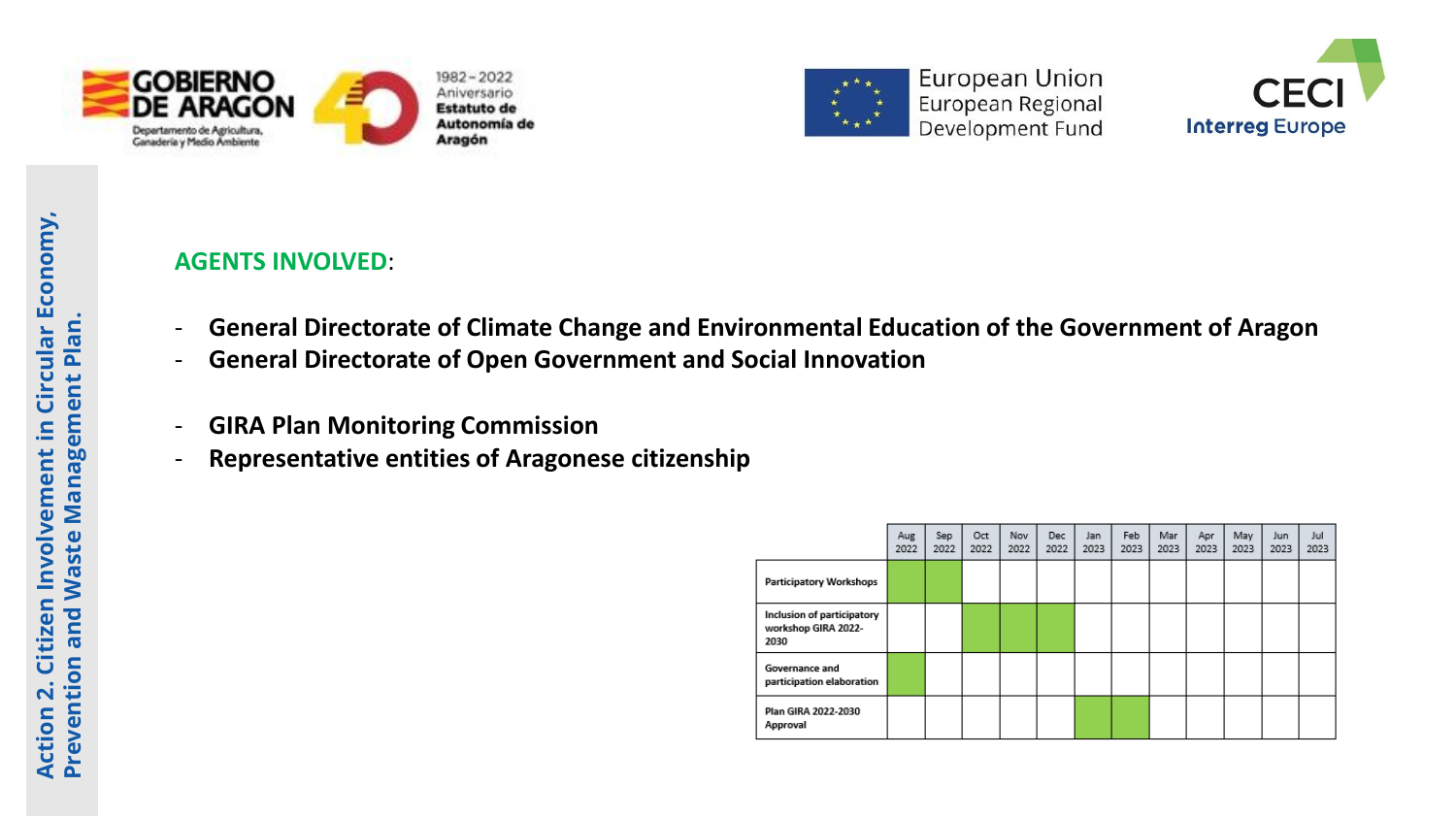





# **Action 2. Citizen Involvement in Circular Economy, Prevention and Waste Management Plan.**

### **EXPECTED IMPACTS**:

The incorporation of participation criteria, both in the preparation and in the execution of the GIRA 2022-2030 Plan, will allow citizens to know, value and assume as their own the principles of the circular economy and waste management in Aragon.

### **IDENTIFIED RISKS**:

- A possible low participation of citizens, or a non-representative participation of Aragonese society as a whole in the participatory workshops for the preparation of the content of the GIRA 2022-2030 Plan.
- Once the GIRA 2022-2030 Plan has been approved, the implementation of those actions, for which the participation of citizens or social agents has been planned, also runs the risk of not being executed due to coordination problems between administrations, lack of interest of the citizens themselves, etc.